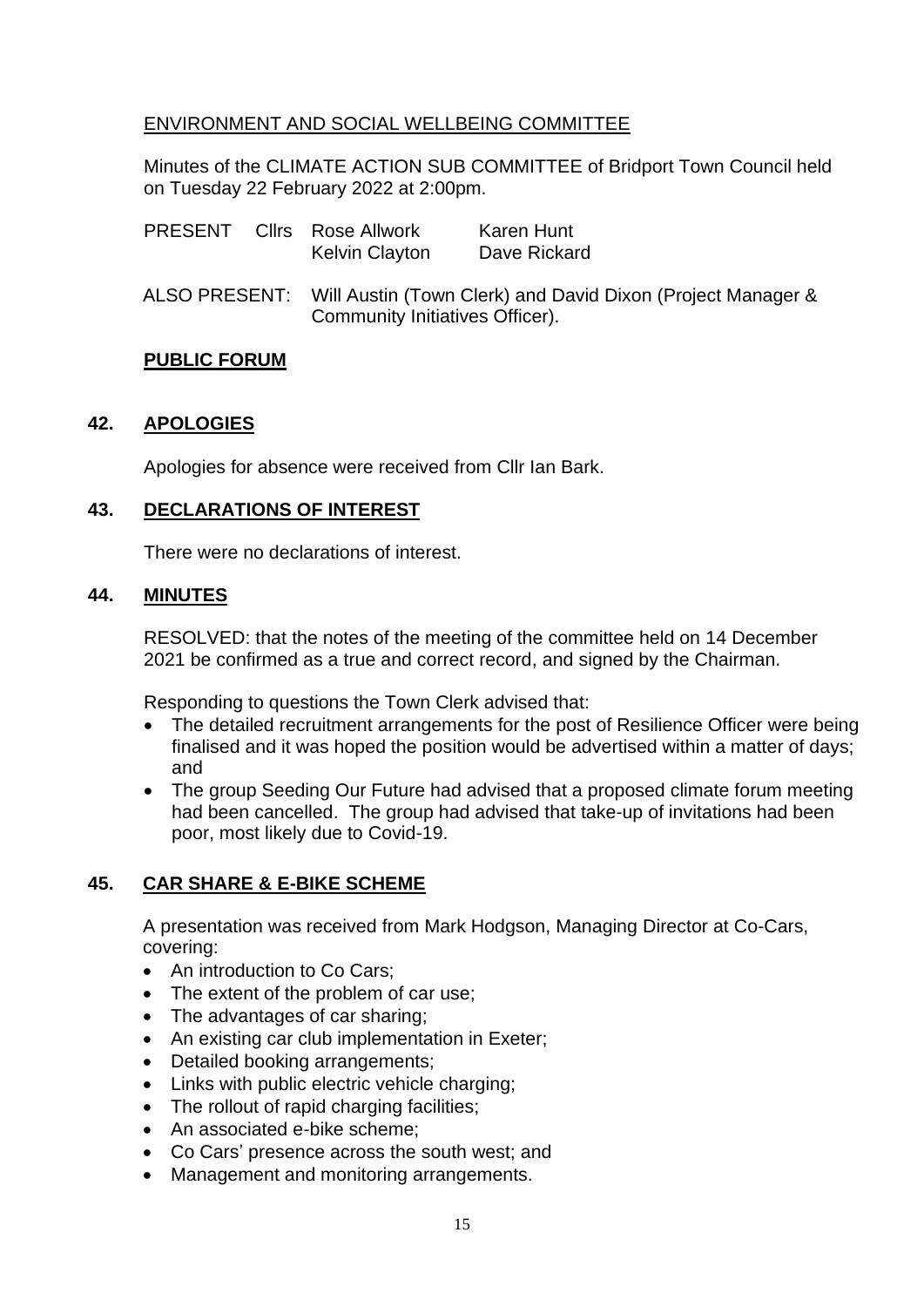Members considered:

- How a car club scheme might interact with the Foundry Lea and Cohousing developments to extend across Bridport. Mr Hodgson advised that work with Bridport Cohousing was at the planning stage and that he was waiting for a response from Vistry Partnerships in respect of Foundry Lea;
- Implementation in smaller towns and the challenges associated with this. Mr Hodgson described existing schemes in Bude and Axminster;
- Funding arrangements:
- Ensuring that travel to and from rail stations could be incorporated;
- Assessing potential demand as a starting point for any car club project;
- The possible use of 'cargo bikes' for business deliveries; and
- Whether a trial scheme could be initiated.

RESOLVED: that the Project Manager & Community Initiatives Officer should liaise further with Co Cars, and report back to a future meeting.

# **46. ELECTRIC CAR CHARGING POINTS**

Cllr Kelvin Clayton advised that he had requested that this be included in the agenda, following enquiries about the need for more charging points generally, and specifically in West Allington. He asked for members' thoughts.

Members considered:

- Existing arrangements in Bridport, where public electric vehicle charging points were largely confined to Dorset Council car parks.
- The differences between car park provision and on-street, and examples of other places such as Oxford where on-street provision was provided;
- The potential availability of government funding for towns such as Bridport, which could be considered a priority:
- Assessing the likely demand for on-street charging;
- Community engagement via a survey; and
- A press campaign to assist in assessing demand.

RESOLVED: that the Town Clerk should contact Dorset Council regarding their plans for on-street electric vehicle charging.

RESOLVED: that a survey be launched locally to assess demand for public electric vehicle charging points.

# **47. CLIMATE ACTION PLAN – 2021 PRIORITIES REVIEW**

Consideration was given to a report on the Climate Action Plan Priorities set in February 2021, ENCL 3695. The Project Manager & Community Initiatives Officer advised that:

- The report considered priorities set for the last year, and provided updates;
- There were difficulties with defined target dates, for example due to dependencies;
- Members could consider a 'themed' approach to prioritisation;
- There was a need to review timescales, resources and the focus of activity; and
- There had been positive outcomes in terms of engagement, for example through the Energy Champions project, and more engagement with business was needed.